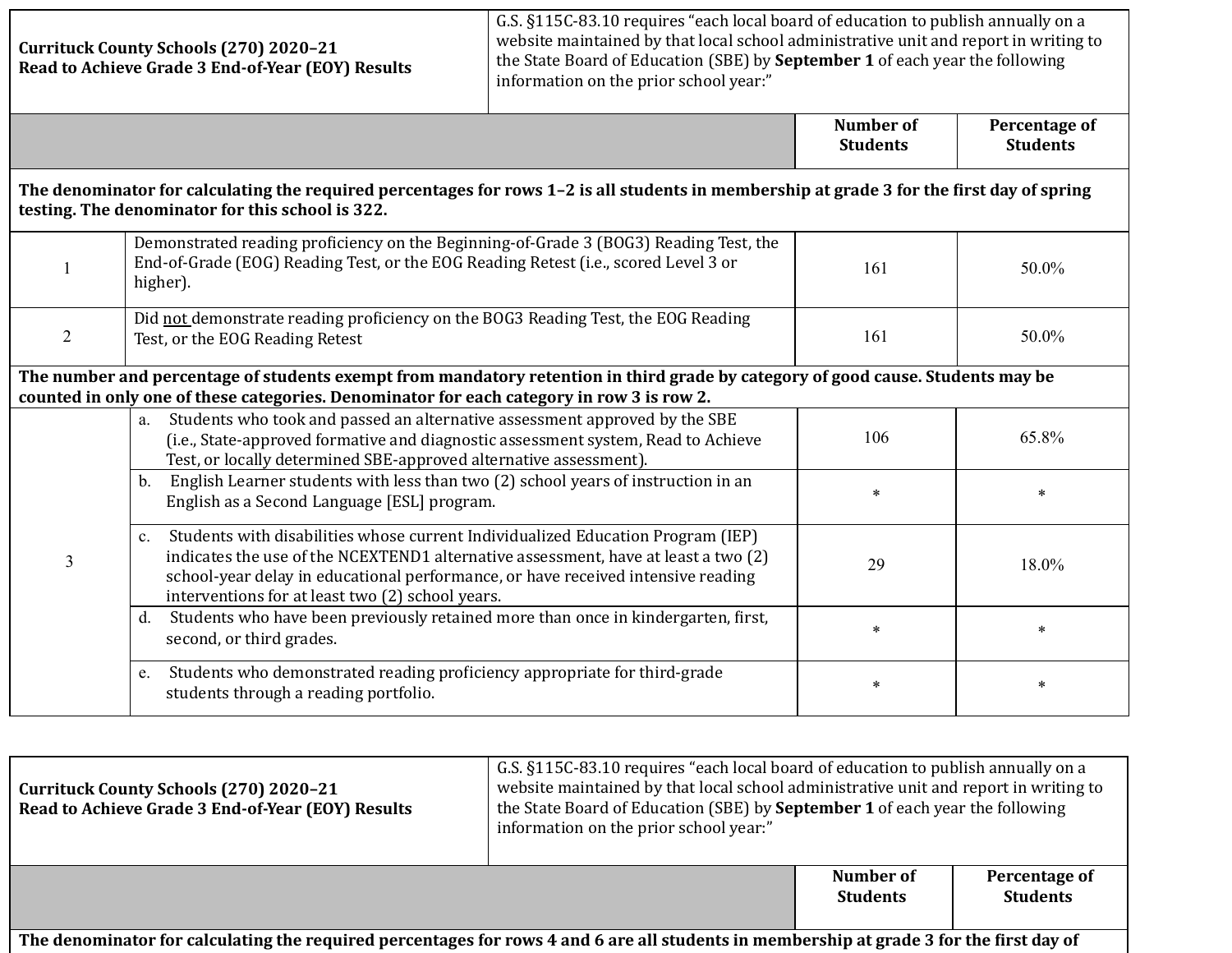| spring testing. The denominator for this school is 322. |                                                                                                                                                                                                                                                                                                                                                                                                                                                      |     |         |  |
|---------------------------------------------------------|------------------------------------------------------------------------------------------------------------------------------------------------------------------------------------------------------------------------------------------------------------------------------------------------------------------------------------------------------------------------------------------------------------------------------------------------------|-----|---------|--|
| 4                                                       | The number and percent of students eligible for priority enrollment in Reading Camp.<br>This number equals row 2 minus the total of rows 3a through 3e.                                                                                                                                                                                                                                                                                              | 24  | $7.5\%$ |  |
|                                                         | The denominator for row 5 is the number of students eligible for priority enrollment in reading camp from row 4.                                                                                                                                                                                                                                                                                                                                     |     |         |  |
| 5                                                       | The number and percentage of students eligible for priority enrollment who attended<br>Reading Camp.                                                                                                                                                                                                                                                                                                                                                 | 11  | 45.8%   |  |
|                                                         |                                                                                                                                                                                                                                                                                                                                                                                                                                                      |     |         |  |
| 6                                                       | Total number and percentage of students retained for not demonstrating reading<br>proficiency on third-grade standards (students deemed proficient after reading camp are<br>subtracted from this number). Students who are not proficient will be either: [1]<br>retained in a third-grade class, [2] placed in a 3/4 transitional class with a retained label,<br>or [3] placed in a fourth-grade accelerated class with a retained reading label. | 24  | 7.5%    |  |
|                                                         |                                                                                                                                                                                                                                                                                                                                                                                                                                                      |     |         |  |
| 7                                                       | <b>Charter Schools Only:</b> Charter schools must indicate the number and percentage of<br>retained students recorded in number 6 who do not return to the charter school for the<br>upcoming school year.                                                                                                                                                                                                                                           | N/A | N/A     |  |

| <b>State Board of Education-Approved Alternative Assessments</b> |                                                                               | <b>Number of Students</b><br>Who Passed the Alternative Assessment <sup>1</sup> |  |
|------------------------------------------------------------------|-------------------------------------------------------------------------------|---------------------------------------------------------------------------------|--|
|                                                                  | <b>Acadience Reading</b>                                                      | N/A                                                                             |  |
|                                                                  | Achieve 3000                                                                  | N/A                                                                             |  |
| 3                                                                | Amplify-mClass Text Reading and Comprehension (TRC)                           | N/A                                                                             |  |
| 4                                                                | Certica Solutions—CASE Benchmarks Assessment                                  | N/A                                                                             |  |
| 5                                                                | Edmentum-Exact Path Individualize Learning Solution                           | N/A                                                                             |  |
| 6                                                                | FastBridge-Formative Assessment System for Teachers                           | N/A                                                                             |  |
|                                                                  | Imagination Station—Istation's Indicators of Progress (ISIP $^{TM}$ ) Reading | N/A                                                                             |  |
| 8                                                                | Imagine Learning-Galileo English Language Arts/Reading Assessment             | N/A                                                                             |  |
| 9                                                                | Imagine Learning-Reading Level Assessment                                     | N/A                                                                             |  |
| 10                                                               | Iowa Test of Basic Skills (ITBS)                                              | N/A                                                                             |  |
|                                                                  |                                                                               |                                                                                 |  |